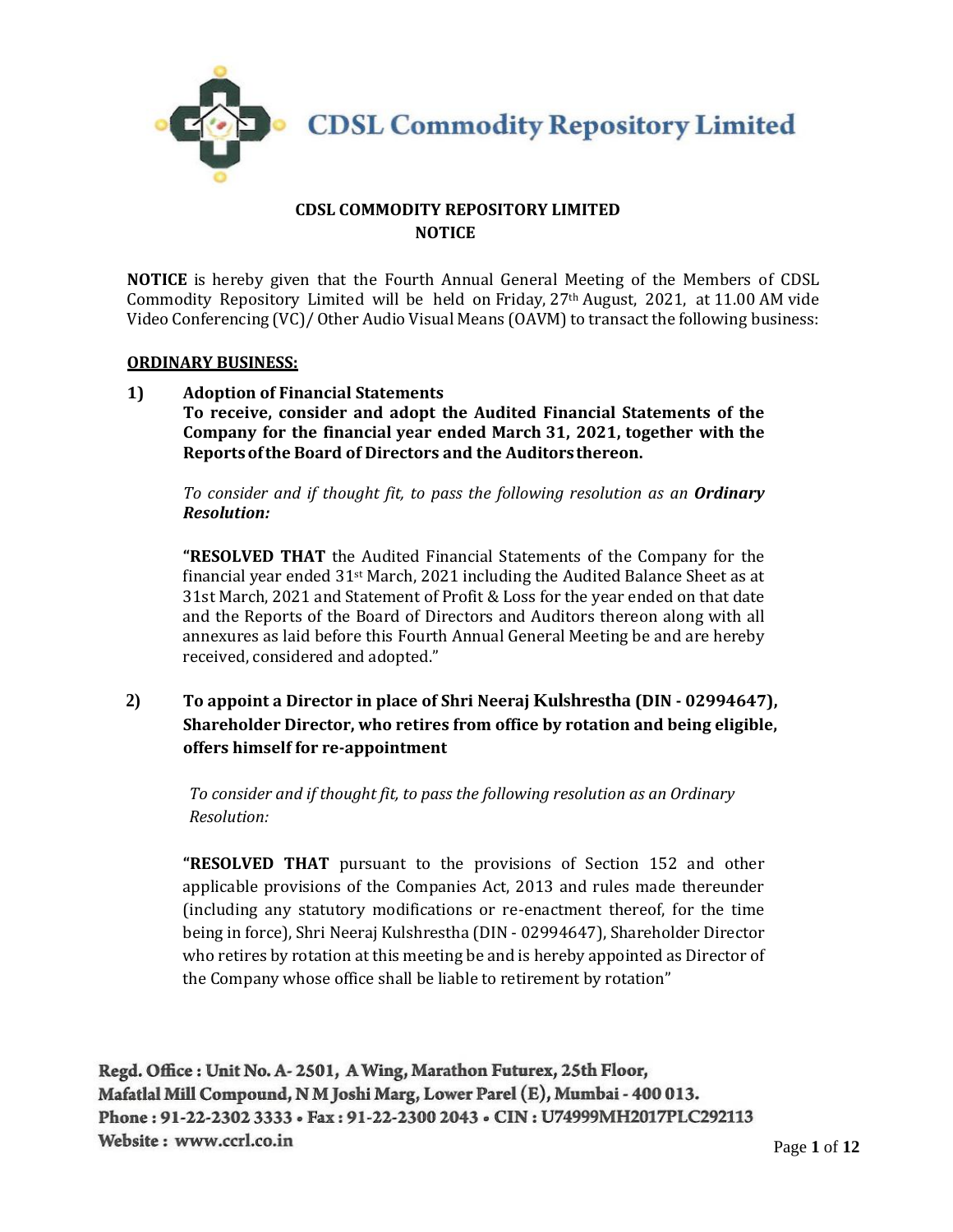

# **3) Appointment of Shri Ramkumar K (DIN – 09129008) as Shareholder Director of the Company**

*To consider and, if thought fit, to pass with or without modification, the following as an Ordinary Resolution: -*

**"RESOLVED THAT** pursuant to the provisions of Section 152, 161 and other applicable provisions if any of the Companies Act, 2013 ("the Act") read with Companies (Appointment and Qualification of Directors) Rules, 2014, and other applicable provisions, sections, rules of the Companies Act, 2013 and sub clause (2) of Clause 5 of the Guidelines on Corporate Governance for the Repositories registered for Creation and Management of Electronic Negotiable Warehouse Receipts issued by the Warehousing Development and Regulatory Authority (WDRA) dated 23<sup>rd</sup> April, 2019 and other applicable provisions (including any statutory modifications or re-enactment thereof for the time being in force), Articles of Association of the Company and based on the recommendation of the Nomination & Remuneration Committee and the Board of Directors of Company, Shri Ramkumar K (DIN - 09129008) who was appointed as an Additional Director at the meeting of the Board of Directors of the Company w.e.f 22nd July, 2021 and who ceases to hold office up to the date of this fourth Annual General Meeting (AGM) in terms of section 161 of the Act and in respect of whom Company has received a notice in writing from a member, proposing his candidature for the office of Director of the Company pursuant to the provisions of section 160 of the Act and who is not disqualified to become a director under the Act, be and is hereby appointed as a Director of the Company with effect from the date of this fourth AGM of the Company, liable to retire by rotation."

**"RESOLVED FURHTER THAT** the Company Secretary and the Board of Directors be and are hereby severally authorized to do all such acts, deeds and things and take such actions as may be required to give effect to this resolution."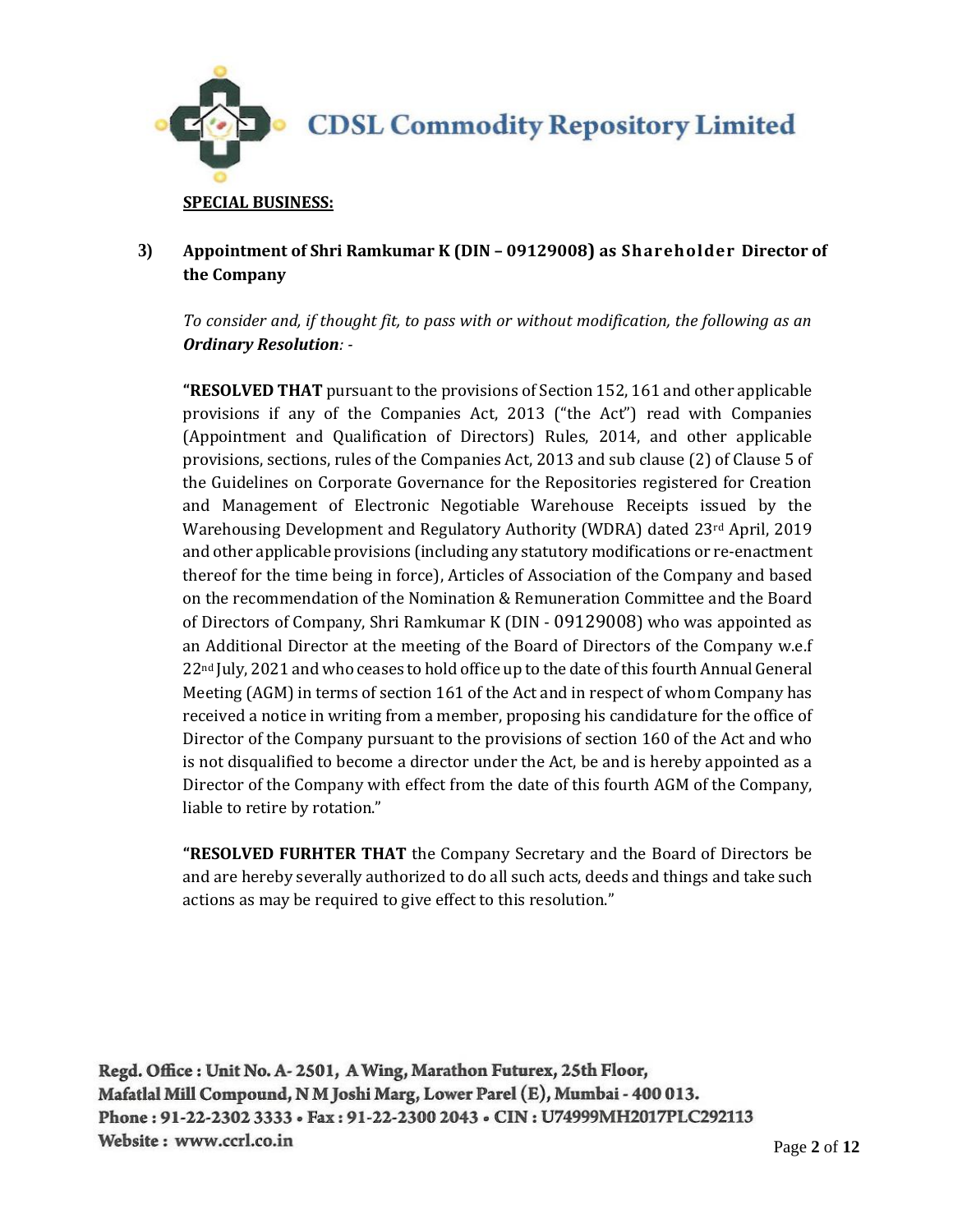

**4) Appointment of Smt. Nayana Ovalekar (DIN –02195513) as Shareholder Director of the Company** 

*To consider and, if thought fit, to pass with or without modification, the following as an Ordinary Resolution: -*

**"RESOLVED THAT** pursuant to the provisions of Section 152, 161 and other applicable provisions if any of the Companies Act, 2013 ("the Act") read with Companies (Appointment and Qualification of Directors) Rules, 2014, and other applicable provisions, sections, rules of the Companies Act, 2013 and sub clause (2) of Clause 5 of the Guidelines on Corporate Governance for the Repositories registered for Creation and Management of Electronic Negotiable Warehouse Receipts issued by the Warehousing Development and Regulatory Authority (WDRA) dated 23<sup>rd</sup> April, 2019 and other applicable provisions (including any statutory modifications or re-enactment thereof for the time being in force), Articles of Association of the Company and based on the recommendation of the Nomination & Remuneration Committee and the Board of Directors of Company, Smt. Nayana Ovalekar (DIN - 02195513) who was appointed as an Additional Director at the meeting of the Board of Directors of the Company w.e.f 22nd July, 2021 and who ceases to hold office up to the date of this fourth Annual General Meeting (AGM) in terms of section 161 of the Act and in respect of whom Company has received a notice in writing from a member, proposing his candidature for the office of Director of the Company pursuant to the provisions of section 160 of the Act and who is not disqualified to become a director under the Act, be and is hereby appointed as a Director of the Company with effect from the date of this fourth AGM of the Company, liable to retire by rotation."

**"RESOLVED FURHTER THAT** the Company Secretary and the Board of Directors be and are hereby severally authorized to do all such acts, deeds and things and take such actions as may be required to give effect to this resolution."

## **5) To ratify the tenure of appointment of Shri B.K. Bal and Shri J. Balasubramanian**

*To consider and, if thought fit, to pass with or without modification, the following as an Ordinary Resolution: -*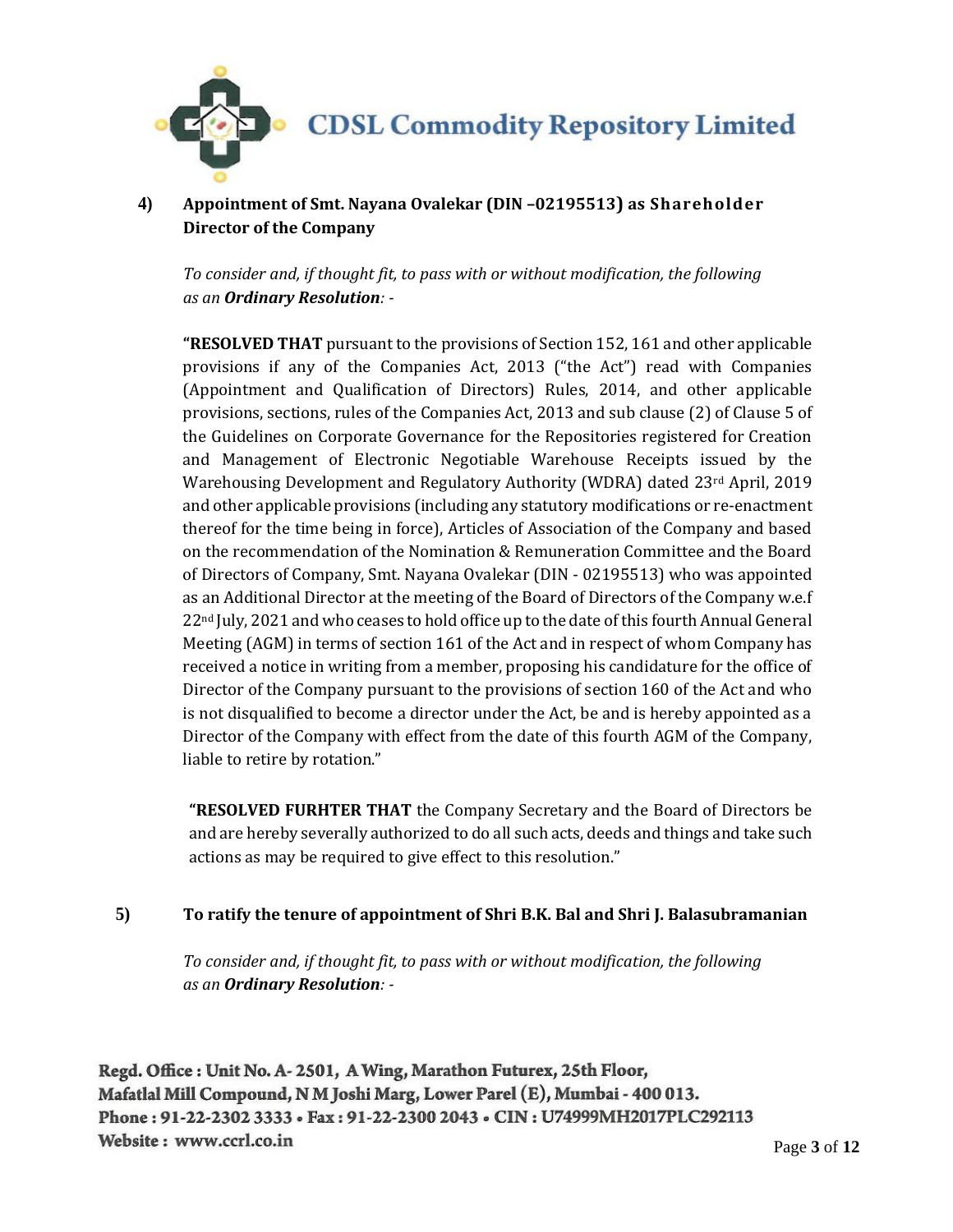**CDSL Commodity Repository Limited** 

**"RESOLVED THAT** the tenures of appointments of Shri B.K. Bal and Shri J. Balasubramanian as Independent Directors on the Board be and is hereby ratified for terms of 5 consecutive years each from the dates of their appointments.

**RESOLVED FURTHER THAT** Ms. Aditi Shah, Company Secretary and Compliance officer and Mr. Pitambar Chowdhury, MD and CEO be and are hereby severally authorized to file necessary e-form with the Registrar of Companies and to do all such acts, deeds and things as may be considered expedient and necessary in this regard.

> **By order of the Board of Directors For CDSL Commodity Repository Limited**

 **Sd/-** Aditi Shah Company Secretary & Compliance Officer

Place: Mumbai Date: 22nd July, 2021

### **REGISTERED OFFICE**

C Wing, Marathon Futurex, 25<sup>th</sup> Floor, Mafatlal Mills Compound, N.M. Joshi Marg, Lower Parel (E), Mumbai – 400 013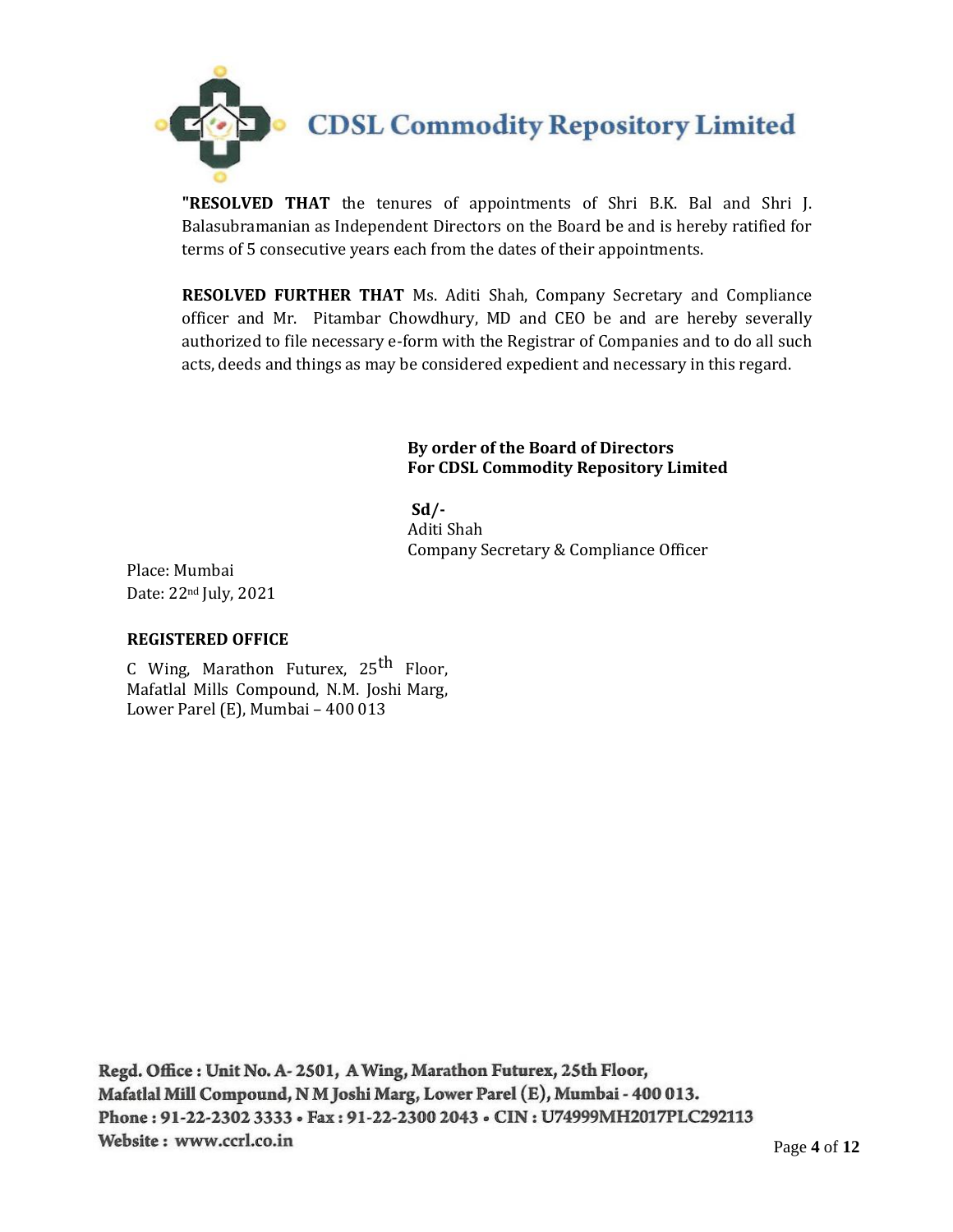

## **NOTES :**

- 1) In view of the continuing COVID-19 pandemic and pursuant to General Circular Nos. 14/2020, 17/2020, 20/2020, 02/2021 dated April 8, 2020, April 13, 2020, May 5, 2020 and January 13 2021, respectively, issued by Ministry of Corporate Affairs and all other provisions of the Companies Act, 2013 and Rules made thereunder (collectively referred to as 'MCA Circulars') the 4th Annual General Meeting ('AGM') will be held through VC/OAVM facility, without the physical presence of the members at a common venue. The facility for appointment of proxies will not be available for the AGM and hence the Proxy Form and Attendance Slip are not annexed to this Notice.
- 2) The deemed venue for fourth AGM shall be the Registered Office of the Company located at A WING, MARATHON FUTUREX, 25TH FLOOR, MAFATLAL MILLS COMPOUND, N. M. JOSHI MARG, LOWER PAREL (E) MUMBAI - 400013. Since the AGM will be held through VC / OAVM.
- 3) Statement pursuant to Section 102(1) of the Companies Act, 2013 ("the Act"), in respect of the Special Businesses to be transacted at the Annual General Meeting ("AGM") and other applicable laws are annexed hereto. All documents referred to in the accompanying Notice and the Explanatory Statement shall be available for inspection electronically. Members seeking to inspect such documents can send an email t[o aditis@cdslindia.com.](mailto:aditis@cdslindia.com)
- 4) Institutional/Corporate shareholders (i.e. other than individuals/HUF, NRI, etc.) are required to send a scanned copy (pdf/jpg format) of its Board or governing body's resolution/authorisation, etc., authorising their representative to attend the AGM on its behalf. The said resolution/authorisation shall be sent to the Company Secretary of the Company [aditis@cdslindia.com](mailto:aditis@cdslindia.com) from his/her registered email address with the Company. Institutional/Corporate Shareholders are encouraged to attend and vote at the AGM through VC / OAVM.
- 5) The facility of joining the AGM through VC/OAVM will be opened 15 minutes before and will be open upto 15 minutes after the scheduled time of the AGM.
- 6) Members attending the AGM through VC / OAVM shall be counted for the purpose of reckoning the quorum under Section 103 of the Act. Unless demand for poll is made by any member, the Chairman shall conduct the vote by show of hands.
- 7) Pursuant to the said provisions of the Act read with MCA Circulars the Notice of fourth AGM along with the Annual Report for FY 2020-21 is being sent only through electronic mode to those members whose email addresses are registered with the Company. Members may note that the Notice and Annual Report for FY2021 is available on the website of the Compan[y https://www.ccrl.co.in](https://www.ccrl.co.in/)
- 8) The Company has been maintaining, inter alia, the following statutory registers at its registered office at Mumbai i) Register of contracts or arrangements in which directors are interested under section 189 of the Act. ii) Register of directors and key managerial personnel and their shareholding under section 170 of the Act. In accordance with the MCA Circulars, the said registers will be made accessible for inspection through electronic mode by sending a request mail to the Company Secretary of the Company on aditis@cdslindia.com.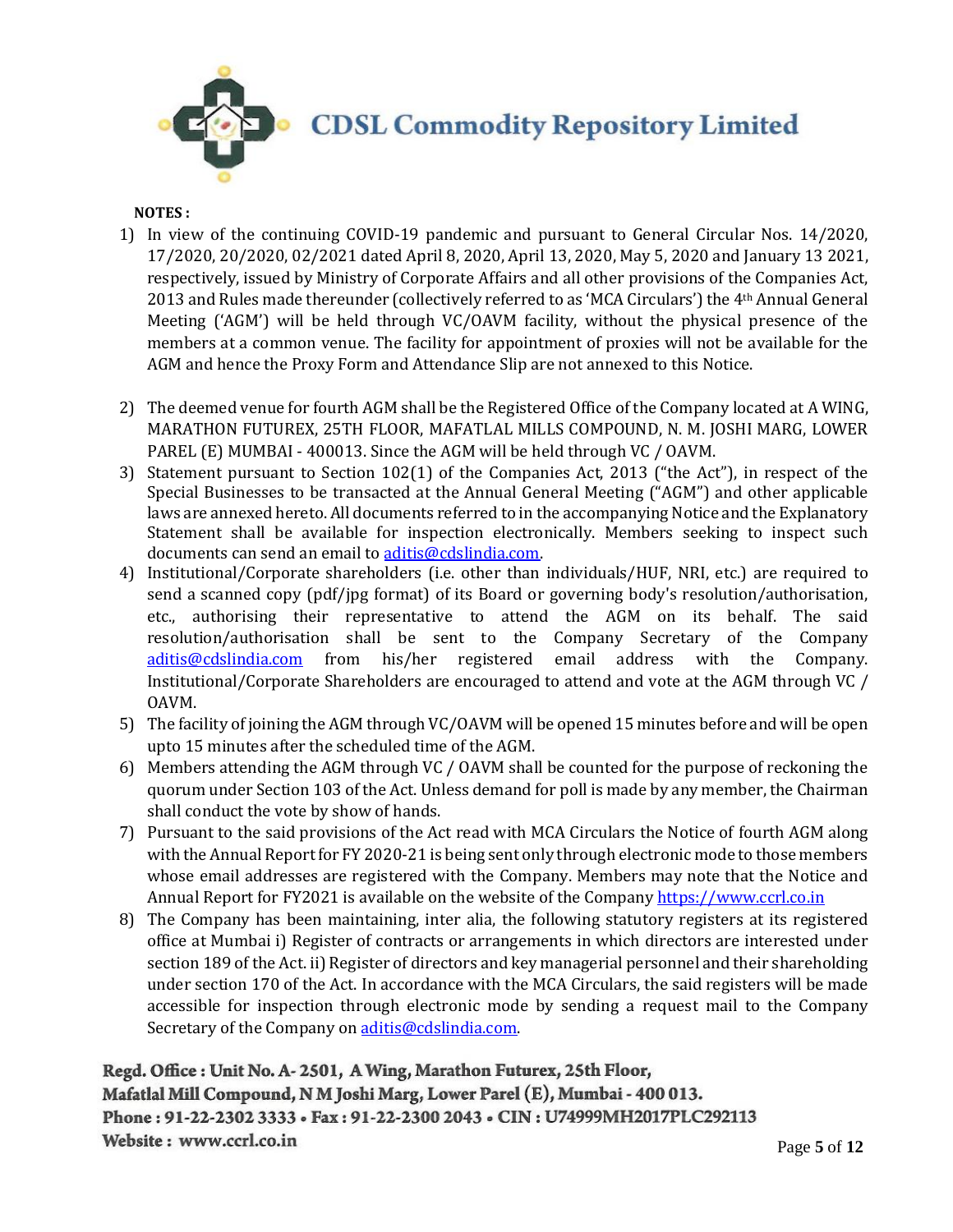

- 9) Instructions for remote voting and joining the e-AGM are as follows:
	- i) Th AGM shall be conducted through video conference facility available in e-meeting application software that is Lifesize application. Necessary link to join the meeting and procedure to operate the platform will be sent to the members to their registered email IDs.
	- ii) Members are encouraged to join the meeting through Laptops with Google Chrome for better experience.
	- iii) Further, members will be required to allow camera, if any, and hence use internet with a good speed to avoid any disturbance during the meeting.
	- iv) While all efforts will be made to make the VC/OAVM meeting smooth, participants connecting through mobile devices, tablets, laptops, etc. may, at times, experience audio/video loss due to fluctuation in their respective networks. Use of a stable Wi-Fi or LAN connection can mitigate some of the technical glitches. Members who need technical assistance before or during the fourth AGM can contact Mr. Ramesh Shetty on [9773988936/rameshs@cdslindia.com](mailto:9773988936/rameshs@cdslindia.com)
	- v) The Chairman shall formally propose to the members participating through VC/OAVM facility to vote on the resolutions as set out in the Notice of the AGM.
	- vi) In case of joint holders, the Member whose name appears as the first holder in the order of names as per the Register of Members of the Company will be entitled to vote at the AGM.
	- vii) Corporate members intending to send their authorized representatives to attend the Annual General meeting as per section 113 of the Companies Act, 2013 are requested to send a certified copy of the Board resolution authorizing their representative to attend and vote on their behalf to Ms. Aditi Shah, Company Secretary on email id - [aditis@cdslindia.com](mailto:aditis@cdslindia.com)
	- viii) Queries: Members who may wish to express their views or ask questions at the AGM, shall write to the Company Secretary at *aditis@cdslindia.com* in advance.
	- ix) Since the AGM will be held through VC or OAVM, the Route Map is not annexed in this Notice.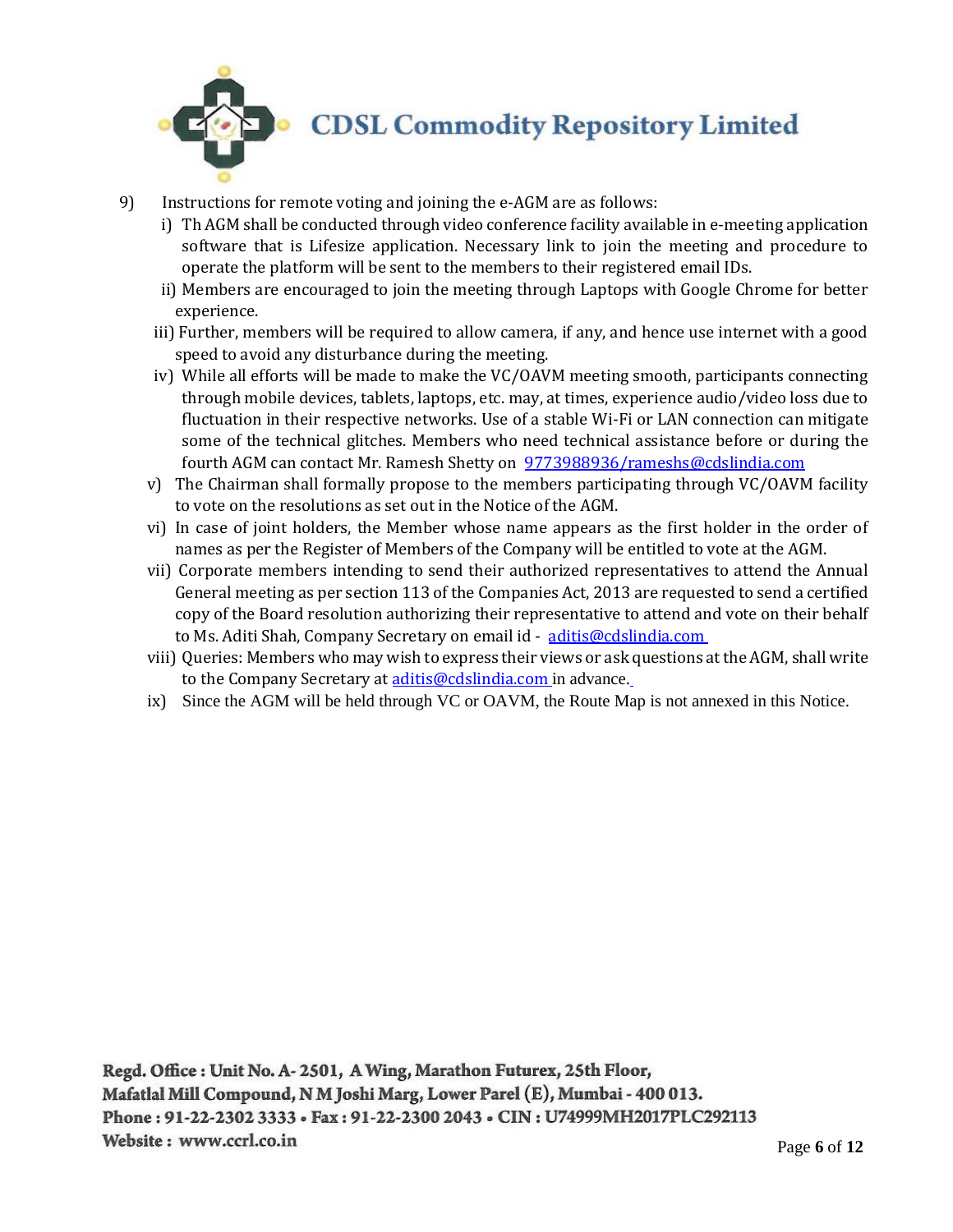

# **Explanatory Statement pursuant to section 102(1) of the Companies Act, 2013, Explanatory statement to Item Nos. 3, 4 and 5:**

## **Item No. 3: Appointment of Shri Ramkumar K as Director**

The Board of Directors had appointed Shri Ramkumar K as an Additional Director of the Company w.e.f  $22<sup>nd</sup>$  July, 2021 under Section 161 of the Companies Act, 2013. His term of office as Additional Director expires at the fourth Annual General Meeting of the Company. In the meantime, the Company has received a notice under Section 160 of the Companies Act, 2013 from a member of the Company proposing the candidature of Shri Ramkumar K for the office of Director.

Further, Shri Ramkumar K is nominated by Central Depository Services (India) Limited pursuant to the Share Purchase Agreement ("the Agreement"). Clause 11.1 of the Agreement empowers Central Depository Services (India) Limited to appoint a Director in the Company as long as their holding is above 10% in the Company. If appointed on the governing Board he will be liable to retire by rotation as stipulated under the Act. In the opinion of the Board Shri Ramkumar K fulfills the conditions specified under the Act and rules made thereunder for his appointment as Director of the Company.

The details of Shri Ramkumar K in accordance with para 1.2.5 of the Secretarial Standard on General Meetings (SS 2) is mentioned herein below

| Sr. | <b>Particulars</b> | <b>Details</b>                            |
|-----|--------------------|-------------------------------------------|
| No. |                    |                                           |
|     | Age                | 50 years                                  |
| 2   | Qualification      | Graduate in Physics from Mumbai           |
|     |                    | University. He is also holds a Masters    |
|     |                    | degree in Financial Management from       |
|     |                    | Mumbai University and is also a Fellow of |
|     |                    | the Insurance Institute of India (FIII)   |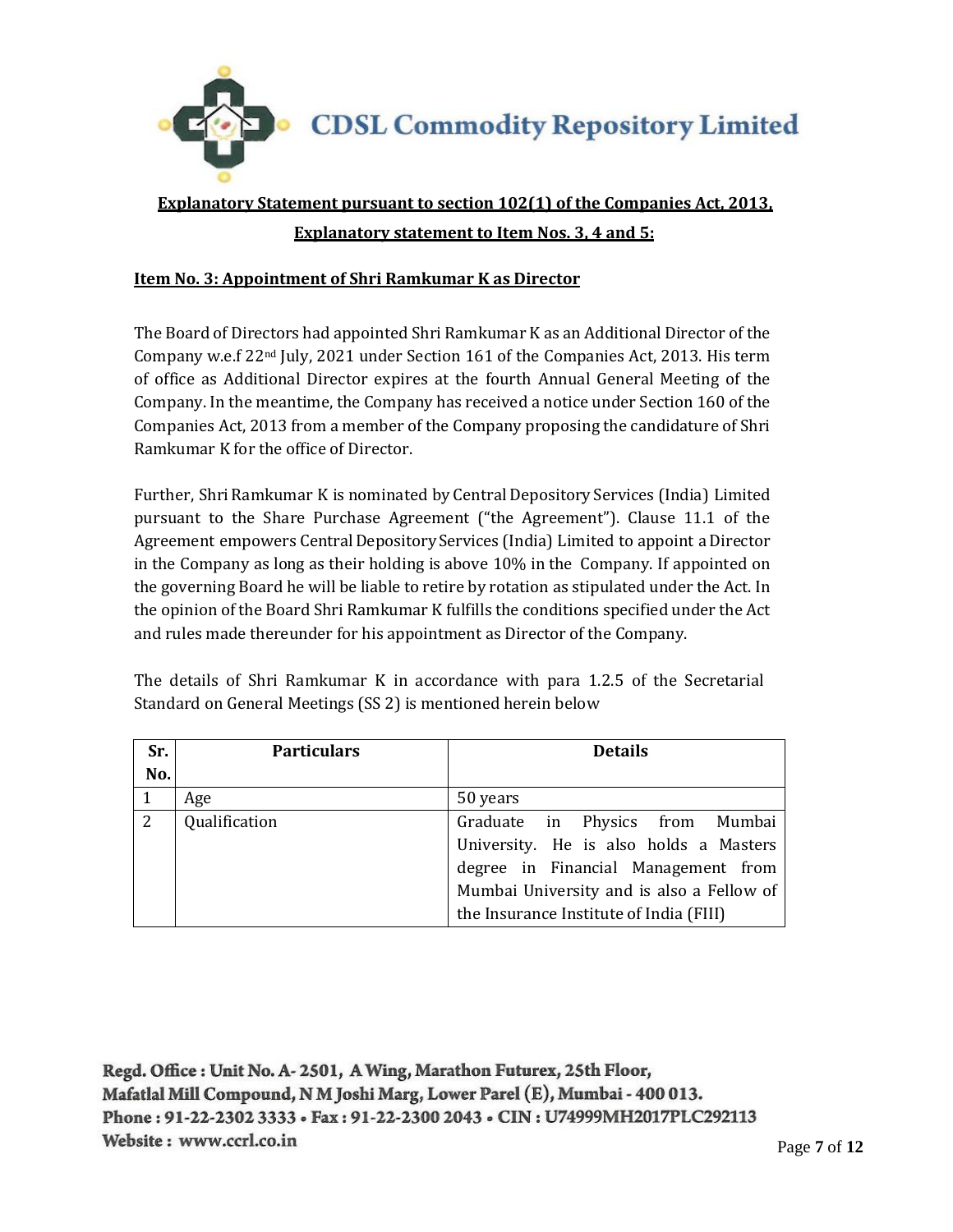

**CDSL Commodity Repository Limited** 

| 3  | Experience                                                                                      | He has been in the employment of Central<br>Depository Serviced (India) Limited [CDSL]<br>since September 2000. In these years in CDSL<br>he has been working in various roles and<br>responsibilities across various departments<br>viz. Operations, Training, Admission, Audit,<br>and<br>Compliance,<br>Inspection<br><b>Business</b> |
|----|-------------------------------------------------------------------------------------------------|------------------------------------------------------------------------------------------------------------------------------------------------------------------------------------------------------------------------------------------------------------------------------------------------------------------------------------------|
|    |                                                                                                 | Development and New Projects. There have<br>been quite a few new projects or new<br>initiatives launched or incubated during his<br>tenure of handling New Projects.                                                                                                                                                                     |
| 04 | Terms and Conditions of<br>appointment                                                          | As per Clause 11.1 of the Share Purchase<br>Agreement, Central Depository Services<br>(India) Limited has the right to appoint<br>other Directors apart from the Directors<br>by<br>the<br>Multi<br>appointed<br>Commodity<br>Exchange of India Limited, BSE Investment<br>Limited and the Independent Directors.                        |
| 05 | Remuneration sought to be paid                                                                  | <b>NIL</b>                                                                                                                                                                                                                                                                                                                               |
| 06 | Remuneration last drawn                                                                         | <b>NIL</b>                                                                                                                                                                                                                                                                                                                               |
| 07 | Date of first appointment on the<br><b>Board</b>                                                | 22.07.2021                                                                                                                                                                                                                                                                                                                               |
| 08 | Details of Qualification                                                                        | As stated above                                                                                                                                                                                                                                                                                                                          |
| 09 | Details of shareholding in the<br>Company                                                       | None                                                                                                                                                                                                                                                                                                                                     |
| 10 | Details of relationship with<br>other Directors, manager and Key<br><b>Managerial Personnel</b> | None                                                                                                                                                                                                                                                                                                                                     |
| 11 | Number of Board meetings<br>attended during the year 2020-21                                    | $\mathbf{1}$                                                                                                                                                                                                                                                                                                                             |
| 12 | Details of Directorship in other                                                                | <b>CDSL IFSC Limited</b>                                                                                                                                                                                                                                                                                                                 |
|    | Companies                                                                                       | India International Bullion Holding IFSC<br>Limited                                                                                                                                                                                                                                                                                      |
| 13 | Membership/Chairmanship of                                                                      | None                                                                                                                                                                                                                                                                                                                                     |
|    | committee of other Boards                                                                       |                                                                                                                                                                                                                                                                                                                                          |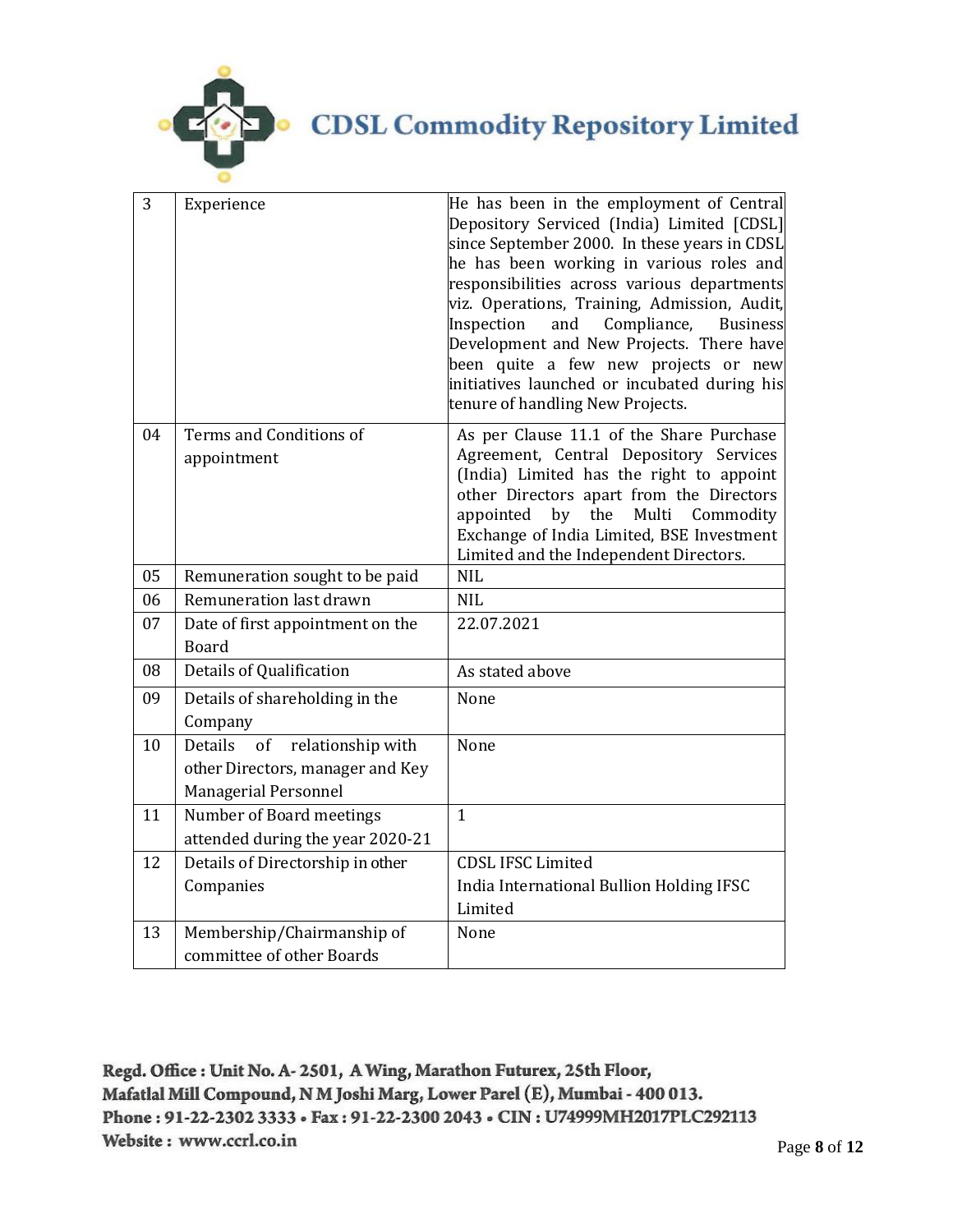

None of the other Directors, Key Managerial Personnel of the Company or their relatives except for Shri Ramkumar K are, are in any way, concerned or interested in the resolution set out at item No. 3 of the Notice.

The Board of Directors recommends the OrdinaryResolutionas set out at itemno. 3 of the accompanying Notice for approval by the Members.

# **Item No. 4: Appointment of Smt. Nayana Ovalekar as Director**

The Board of Directors had appointed Smt. Nayana Ovalekar as an Additional Director of the Company w.e.f 22nd July, 2021 under Section 161 of the Companies Act, 2013. Her term of office as Additional Director expires at the fourth Annual General Meeting of the Company. In the meantime, the Company has received a notice under Section 160 of the Companies Act, 2013 from a member of the Company proposing the candidature of Smt. Nayana Ovalekar for the office of Director.

Further, Smt. Nayana Ovalekar is nominated by Central Depository Services (India) Limited pursuant to the Share Purchase Agreement ("the Agreement"). Clause 11.1 of the Agreement empowers Central Depository Services (India) Limited to appoint a Director in the Company as long as their holding is above 10% in the Company. If appointed on the governing Board she will be liable to retire by rotation as stipulated under the Act. In the opinion of the Board Smt. Nayana Ovalekar fulfills the conditions specified under the Act and rules made thereunder for his appointment as Director of the Company.

The details of Smt. Nayana Ovalekar in accordance with para 1.2.5 of the Secretarial Standard on General Meetings (SS 2) is mentioned herein below

| Sr. | Particulars   | Details   |
|-----|---------------|-----------|
| No. |               |           |
|     | Age           | 52 years  |
| ົາ  | Qualification | B.Com, CS |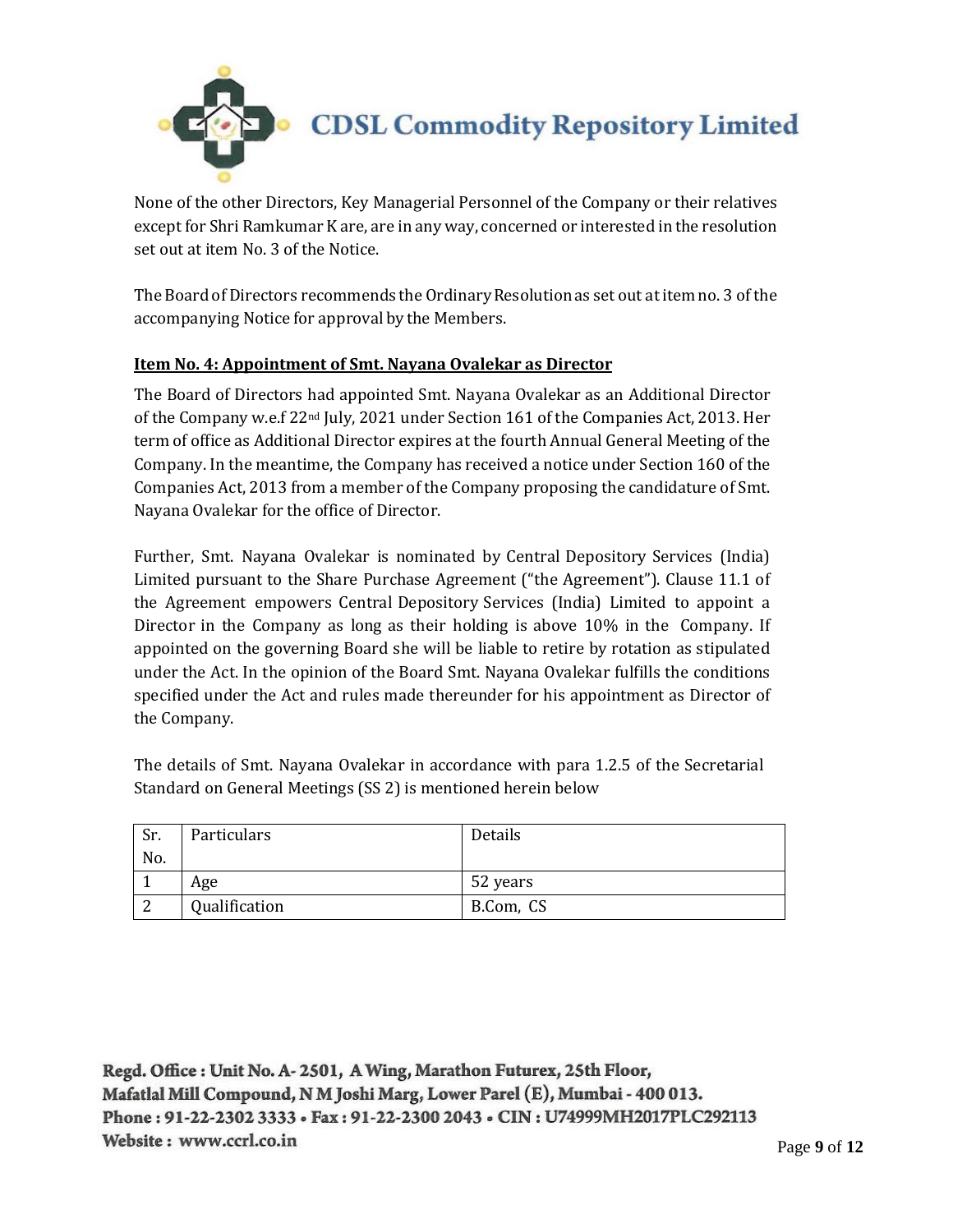

# **CDSL Commodity Repository Limited**

| 3  | Experience                                                                                     | More than 30 years of experience in<br>capital market covering a wide spectrum<br>of areas involving Regulatory Compliance,<br>risk mitigation, Human Resource, Legal &<br>Secretarial, Audit & inspection and<br>Operations. She has been involved in<br>formulation of policies governing financial<br>reforms in depository segment by being<br>actively involved in ideation with the<br>Regulators. |
|----|------------------------------------------------------------------------------------------------|----------------------------------------------------------------------------------------------------------------------------------------------------------------------------------------------------------------------------------------------------------------------------------------------------------------------------------------------------------------------------------------------------------|
| 4  | Terms and Conditions of<br>appointment                                                         | Nominated by CDSL to represent CDSL on<br>the Board of CCRL                                                                                                                                                                                                                                                                                                                                              |
| 5  | Remuneration sought to be paid                                                                 | Nil                                                                                                                                                                                                                                                                                                                                                                                                      |
| 6  | Remuneration last drawn                                                                        | <b>NA</b>                                                                                                                                                                                                                                                                                                                                                                                                |
| 7  | Date of first appointment on the<br><b>Board</b>                                               | 22.07.2021                                                                                                                                                                                                                                                                                                                                                                                               |
| 9  | Details of shareholding in the<br>Company                                                      | Nil                                                                                                                                                                                                                                                                                                                                                                                                      |
| 10 | Details<br>of relationship<br>with<br>other Directors, manager and Key<br>Managerial Personnel | None                                                                                                                                                                                                                                                                                                                                                                                                     |
| 11 | Number of Board meetings attended<br>during the year 2020-21                                   | $\mathbf{1}$                                                                                                                                                                                                                                                                                                                                                                                             |
| 12 | Details<br>of<br>Directorship<br>in<br>other Companies (Past)                                  | Director on the board of CDSL Ventures<br>Ltd. for the period from $08/05/2008$ to<br>21/04/2018                                                                                                                                                                                                                                                                                                         |
| 13 | Membership/ Chairmanship of<br>committee of other Boards                                       | <b>Nil</b>                                                                                                                                                                                                                                                                                                                                                                                               |

None of the other Directors, Key Managerial Personnel of the Company or their relatives except for Smt. Nayana Ovalekar are, are in any way, concerned or interested in the resolution set out at item No. 4 of the Notice.

The Board of Directors recommends the Ordinary Resolution as set out at item no. 4 of the accompanying Notice for approval by the Members.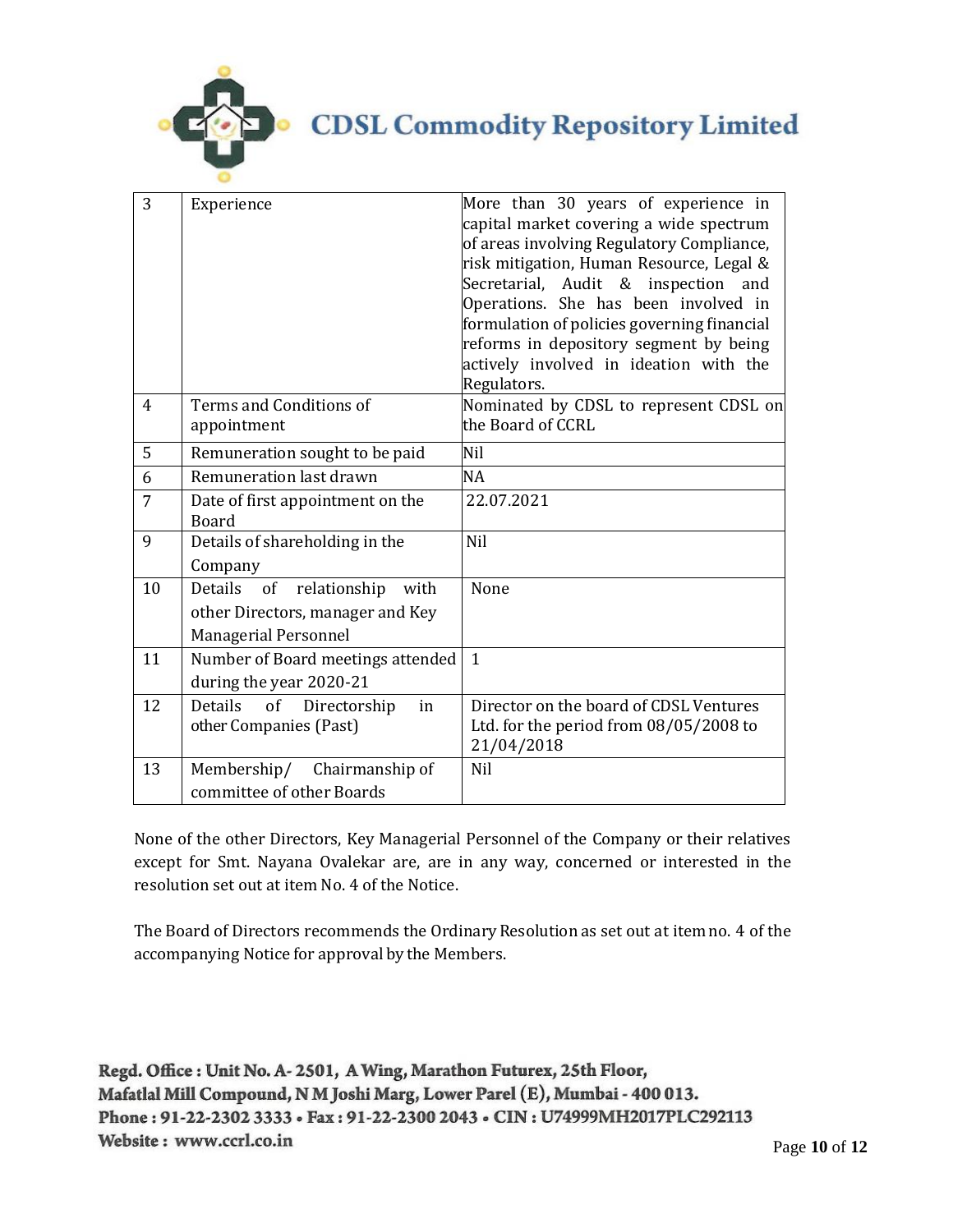

# **Item No. 5: To ratify the tenure of appointment of Shri B.K. Bal and Shri J. Balasubramanian**

Shri B.K. Bal and Shri J. Balasubramanian were appointed as Independent Directors of the Company w.e.f. on 01/03/2018 and 20/01/2018 respectively and subsequent approvals were obtained from shareholders of the Company at their Annual General Meeting held on 20/08/2018. However, it was observed from previous MCA filings, WDRA letters and minutes of the Board Meeting and Annual General Meeting that the tenures of their respective appointments as Independent Directors was missed to be recorded in all communications/records.

The Nomination and Remuneration Committee and the Board of Directors have perused the matter and discussed various observations on the same. It was noted since CCRL has always proceeded on a mutually agreed 5-year term and further, that the WDRA regulations and guidelines on Corporate Governance came into force prospectively in April 23, 2019, much after the date of appointments of these two Independent Directors, their current 5-year tenures be ratified. The Board of Directors of the Company in their meeting held on 22nd July, 2021 and Nomination and Remuneration Committee in their meeting held on 21<sup>st</sup> July, 2021 ratified the tenure of the appointment of Shri B.K. Bal, Independent Director for a period of 5 years from  $01/03/2018$  to  $28/02/2023$  and Shri J. Balasubramanian, Independent Director for a period of 5 years from 20/01/2018 to 19/01/2023.

The Board of Directors recommend the Resolution at Item No. 5 of the accompanying Notice as an Ordinary Resolution for approval of the Members of the Company.

None of the Directors/Key Managerial Personnel or their relatives, except Shri B.K. Bal & Shri J. Balasubramanian is concerned or interested financially or otherwise in the said Resolution.

> **By order of the Board of Directors For CDSL Commodity Repository Limited Sd/- Aditi Shah Company Secretary& Compliance Officer** Place: Mumbai Date : 22nd July, 2021